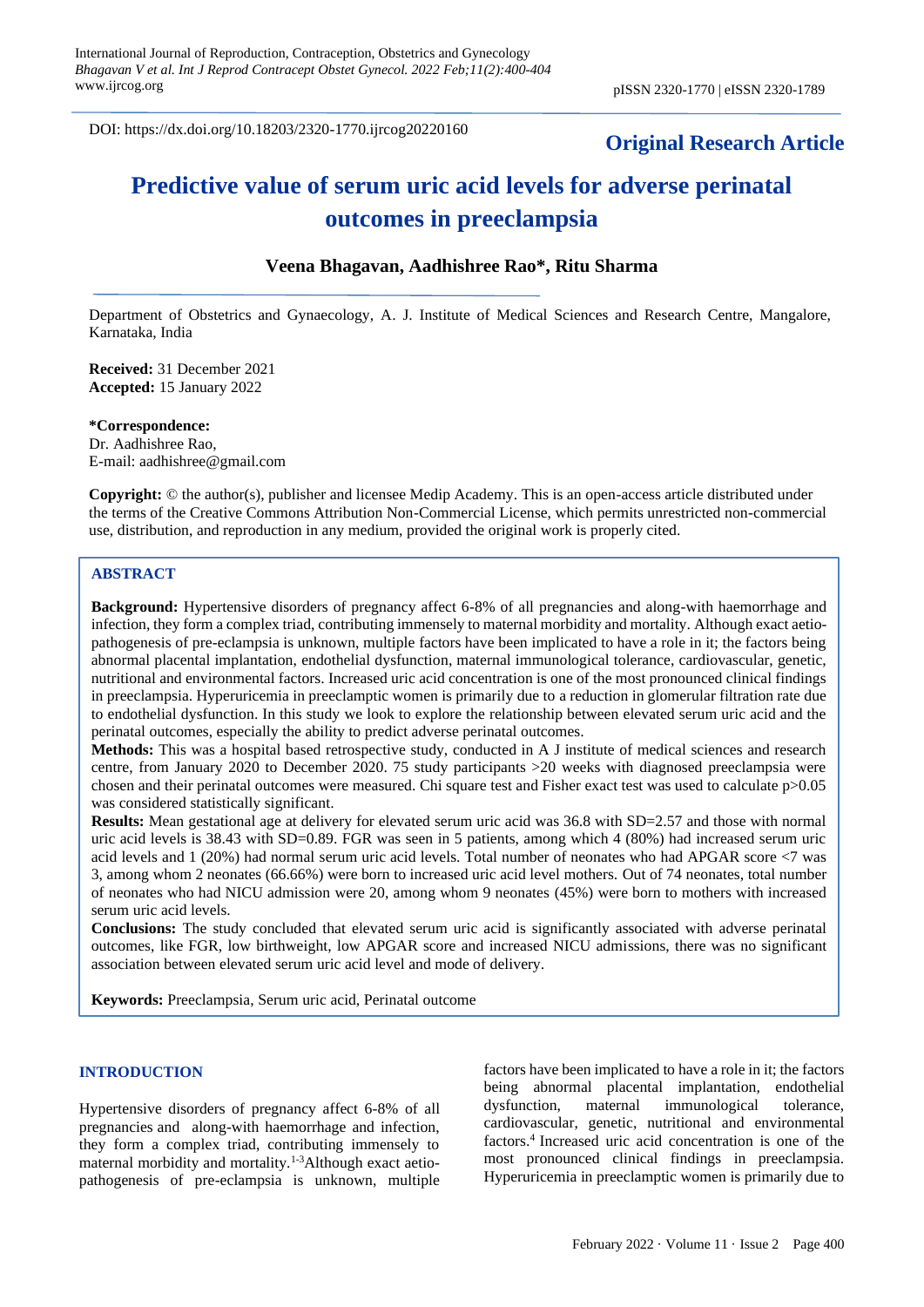a reduction in glomerular filtration rate due to endothelial dysfunction.<sup>5</sup> In this study we look to explore the relationship between elevated serum uric acid and the perinatal outcomes, especially the ability to predict adverse perinatal outcomes.

Hypertensive disorders complicate 5 to 10 percent of all pregnancies, and together they are one member of the deadly triad-along with haemorrhage and infection-that contribute to the maternal morbidity and mortality.<sup>6</sup> According to the WHO in developed countries 16% of maternal deaths were reported to be due to hypertensive disorders.<sup>7</sup> Preeclampsia is associated with increased maternal and perinatal morbidity and mortality. Measurement during early pregnancy of various biological, biochemical, and biophysical markers implicated in preeclampsia syndrome pathophysiology has been proposed to predict its development. Uric acid is one of the earliest laboratory manifestations of preeclampsia. In preeclampsia, vasospasm and glomerular endotheliosis lead to reduction in renal perfusion and glomerular filtration. Renal function deteriorates in 2 stages: the first involves the impairment of tubular function and reduction in uric acid clearance and development of hyperuricemia. Later glomerular filtration becomes impaired and proteinuria develops. An increase in plasma urate is therefore an early sign in the evolution of preeclampsia.<sup>8</sup> It has been cited as a better predictor of fetal risk than blood pressure.<sup>9</sup> It identifies women in increased risk of adverse maternal and particularly fetal outcome.<sup>10</sup> Serum uric acid levels rise later in pregnancy probably due to increased fetal production, decreased binding to albumin, and a decline in uric acid clearance.11,12 This study aims to determine the predictive value of serum uric acid for adverse perinatal outcomes in preeclampsia.

#### **METHODS**

It was a retrospective study conducted among singleton pregnancy who were diagnosed with preeclampsia after 20 weeks of gestation. It was conducted in the department of obstetrics and gynaecology, A J institute of medical science and research centre. The study period was from January 2020 to December 2020. All women who satisfied the inclusion criteria were included in the study. Total number of study participants were 75.

#### *Selection criteria*

Inclusion criteria was age >18 years, singleton pregnancy of more than 20 weeks, she should be a diagnosed preeclampsia. Exclusion criteria were pregnant women <20 weeks, patients with medical conditions like chronic hypertension diabetes mellitus thyrotoxicosis, renal disease, hepatic disorders and gout. Multiple gestation, uterine anomalies and alcohol and drug abuse was excluded.

Serum uric acid levels considered were 2nd trimester 2.4- 4.9 mg/dl, 3rd trimester 3.1-6.3 mg/dl.

Chi square test, Fisher's test and other appropriate statistical test were used for finding the association between the factors, p<0.05 was considered significant.

Maternal outcomes in terms of period of gestation at delivery, mode of delivery and foetal outcomes in terms of FGR, birth weight, APGAR score and NICU admissions were noted.

#### **RESULTS**

The characteristics of the study population; number of patients with age  $\langle 20 \rangle$  years were 3 (4%), age 21-25 years were 15 (20%), 26-30 years were 35 (46.6%), 31-35 years were 20 (26.6%) and  $>35$  years were 2 (2.6%). Maximum number of patients belonged to age group of 26-35 years (46.6%) (Figure 1).



#### **Figure 1: Age distribution**.

Majority of the participants belonged to lower middle class 24 (32%). Followed by upper lower class 16 (21.33%). Least belonged to upper class 5 (6.66%).

Parity status in the study group, most of the study participants were primigravida 27 (36%), second gravida were 23 (31.66%), gravida 3 were 17 (23.66%). Lastly more than gravida 4 were 8 (10.66%).

The average serum uric acid level was 4.7 mg/dl, and total number of women in the study group who had normal levels were 60 (80%), and the number of patients who had increased levels were 15 (20%).

Number of patients who delivered at more than 37 weeks were 70 (93.33%), and who delivered less than 37 weeks were 5 (6.66%).

The number of patients who delivered vaginally were 39 (52%), emergency LSCS were 23 (30.66%) and elective LSCS were 13 (17.33%). Out of the women who delivered vaginally 15 patients (20%) were induced labour (Figure 2).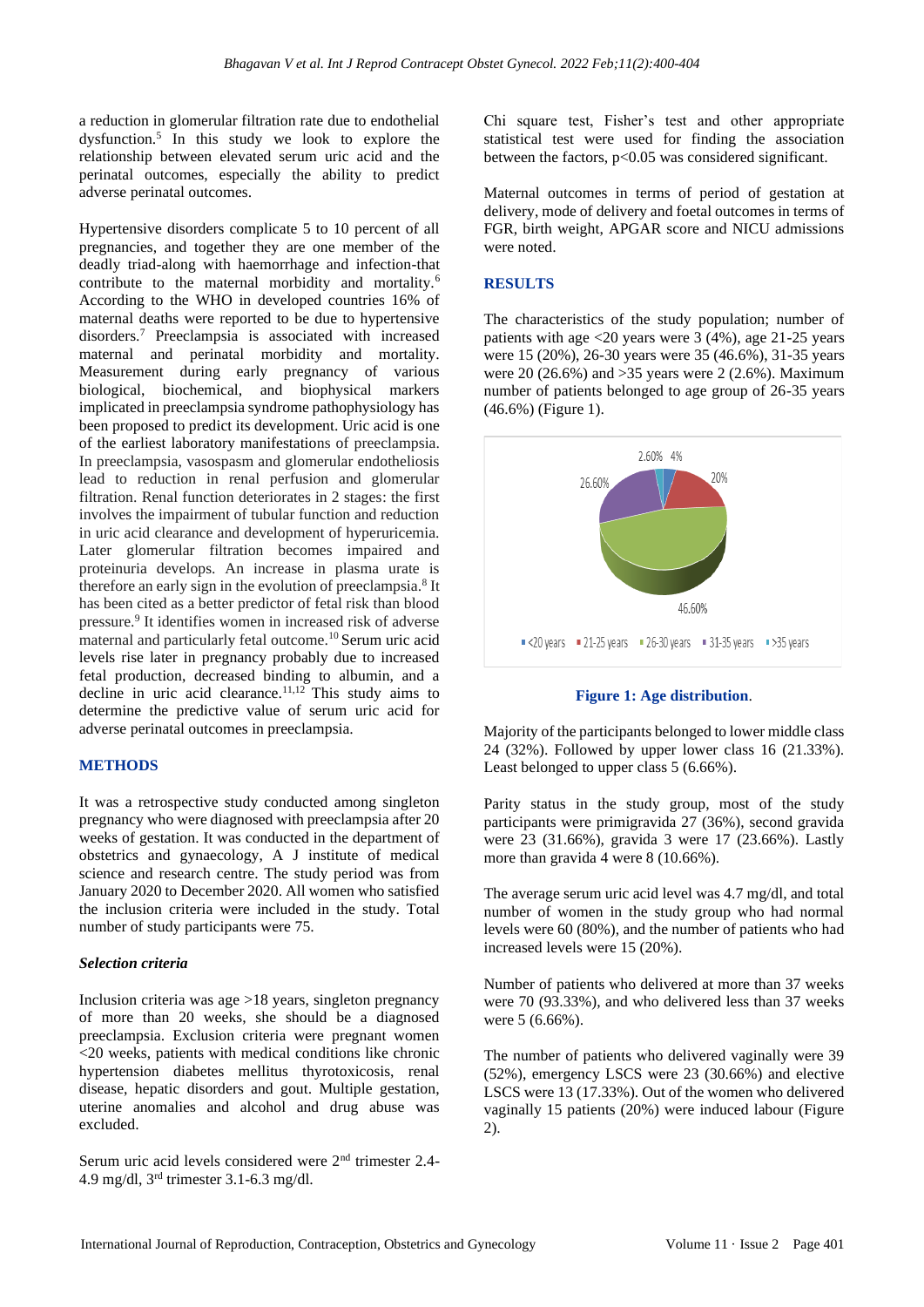

**Figure 2: Mode of delivery.**

Total number of patients who had preterm delivery are 6, among which 4 patients (66.66%) had elevated serum uric acid levels and 2 patients (33.33%) had normal uric acid levels. This showed significant association with p=0.0028 (Table 1).

#### **Table 1: Demographic data.**

| Sociodemographic data |                   | <b>Number</b> | <b>Percentage</b><br>$(\frac{0}{0})$ |
|-----------------------|-------------------|---------------|--------------------------------------|
|                       | ${<}18$           | 3             | 5                                    |
| Age (Years)           | 18-35             | 61            | 80.5                                 |
|                       | >35               | 11            | 14.5                                 |
| <b>Educational</b>    | Illiterate        | 34            | 45                                   |
| status                | Primary           | 30            | 40                                   |
|                       | Secondary         | 11            | 15                                   |
| Occupation            | Homemaker         | 55            | 73                                   |
|                       | Professional      | 20            | 27                                   |
| Parity                | $\mathbf{\Omega}$ | 13            | 17.5                                 |
|                       |                   | 26            | 34.5                                 |
|                       | $2 - 4$           | 35            | 46.5                                 |
|                       |                   |               | 1.5                                  |

The average gestational age in weeks in the patients who had elevated serum uric acid was 36.8 with SD=2.57, those with normal uric acid levels is 38.43 with SD=0.89 with a p=0.00193 which was statistically significant (Table 2).

# **Table 2: Relationship between serum uric acid level and time of delivery.**

| Serum uric<br>acid levels | Preterm $\left  \langle 37 \rangle \right $<br>weeks) $(\% )$ | Term $(>\!\!37$<br>weeks) $(\%)$ | <b>Total</b> |
|---------------------------|---------------------------------------------------------------|----------------------------------|--------------|
| <b>Increased</b>          | 4(66.66)                                                      | 11 (15.94)                       | 15           |
| <b>Normal</b>             | 2(33.33)                                                      | 58 (84.05)                       | 60           |
| <b>Total</b>              |                                                               | 69                               | 75           |
| - - - - - - -             |                                                               |                                  |              |

P=0.00288\*

Among 15 patients with increased levels of uric acid, 8 patients (53.3%) had vaginal delivery and 7 had cesarean section (46.6%) (Table 3). The results were not statistically significant. The patients who had normal levels of serum uric acid were 60, among them 31 patients (51.66%) had normal delivery and 29 (48.33%) had cesarean section.

# **Table 3: Average gestational age at delivery compared to serum uric acid level.**

| <b>Serum</b> uric<br>acid levels | Average<br>gestational age | <b>Standard</b><br>deviation |
|----------------------------------|----------------------------|------------------------------|
| <b>Increased</b>                 | 36.8 weeks                 | 2.57                         |
| <b>Normal</b>                    | 38.43 weeks                | 0.89                         |
| $P=0.00193*$                     |                            |                              |

Total number of patients who had FGR was 5, among which 4 patients (80%) had increased serum uric acid levels and 1 patient (20%) had normal serum uric acid levels, with p=0.004919 being statistically significant (Table 4).

#### **Table 4: Relationship between serum uric acid level and mode of delivery.**

| <b>Serum uric</b><br>acid levels | <b>Vaginal</b><br>delivery | <b>Caesarean</b><br>section | <b>Total</b> |
|----------------------------------|----------------------------|-----------------------------|--------------|
| <b>Increased</b>                 |                            |                             | 15           |
| <b>Normal</b>                    | 31                         | 29                          | 60           |
| <b>Total</b>                     | 39                         | 36                          | 75           |
| 0.000/ 0.                        |                            |                             |              |

P=0.907 (not significant).

Total number of patients who had babies of birth weight  $\langle 2.5 \rangle$  kg was 10, among whom 5 patients (50%) patients had increased serum uric acid levels (Table 5). There was significant association between low birth weight and elevated serum uric acid levels with p=0.01084.

# **Table 5: Relationship between serum uric acid level and FGR.**

| <b>Serum</b> uric<br>acid levels | <b>FGR</b> present<br>$($ %) | <b>FGR</b> absent<br>$($ %) | <b>Total</b> |
|----------------------------------|------------------------------|-----------------------------|--------------|
| <b>Increased</b>                 | 4(80)                        | 11(15.71)                   | 15           |
| <b>Normal</b>                    | 1(20)                        | 59 (84.29)                  | 60           |
| <b>Total</b>                     | 5(100)                       | 70 (100)                    | 75           |
| <b>D_A AA4010*</b>               |                              |                             |              |

P=0.004919

Total number of neonates who had APGAR score <7 at 5 minutes were 3, among whom 2 neonates (66.66%) were born to increased uric acid level mothers. One patient had IUD among the study participants. The  $p=0.03$  and was statistically significant (Table 6).

# **Table 6: Relationship between serum uric acid levels and birth weight of babies.**

| <b>Serum</b> uric<br>acid levels | <b>Birth</b><br>weight $< 2.5$<br>$kg0(\%)$ | <b>Birth</b><br>weight $>2.5$<br>$\mathbf{kg}$ | <b>Total</b> |
|----------------------------------|---------------------------------------------|------------------------------------------------|--------------|
| <b>Increased</b>                 | 5(50)                                       | 10                                             | 15           |
| <b>Normal</b>                    | 5(50)                                       | 55                                             | 60           |
| <b>Total</b>                     | 10                                          | 65                                             | 75           |
| $P=0.01084*$                     |                                             |                                                |              |

Out of 74 neonates, total number of neonates who had NICU admission were 20, among whom 9 neonates (45%)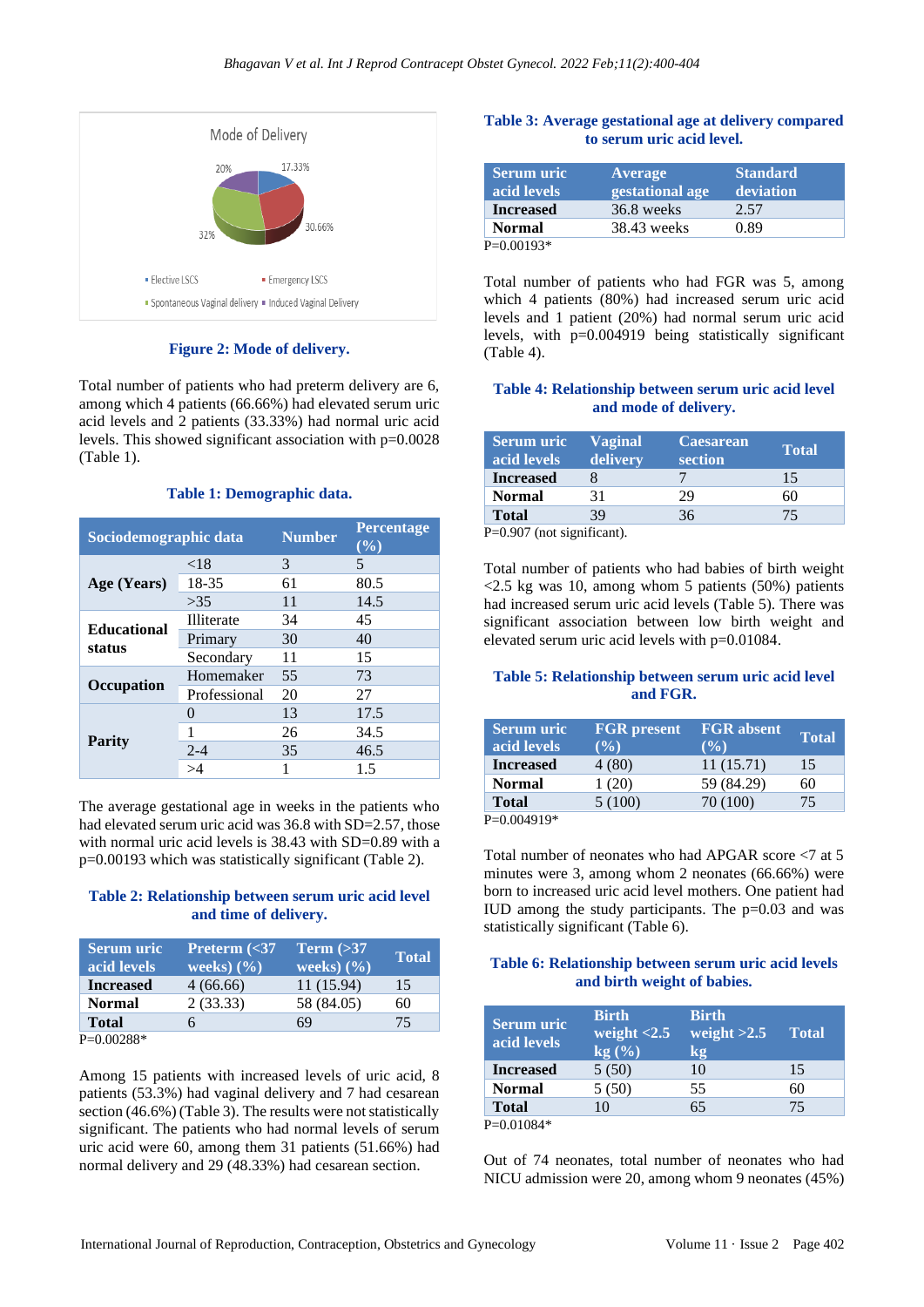were born to mothers with increased serum uric acid levels. The p=0.002 which was statistically significant (Table 7).

# **Table 7: Relationship of serum uric acid levels and APGAR score (5th minute).**

| <b>Serum</b> uric<br>acid levels | <b>APGAR</b><br>score<7 $(\frac{6}{6})$ | <b>APGAR</b><br>score>7 $(\% )$ | <b>Total</b> |
|----------------------------------|-----------------------------------------|---------------------------------|--------------|
| <b>Increased</b>                 | 2(66.66)                                | 12(16.9)                        | 14           |
| <b>Normal</b>                    | 1(33.33)                                | 59 (83.09)                      | 60           |
| <b>Total</b>                     |                                         | 71                              | 74           |
| D—∩ ∩211*                        |                                         |                                 |              |

 $P=0.0311$ 

# **Table 8: Relationship between uric acid levels and NICU admissions.**

| <b>Serum</b> uric<br>acid levels | <b>NICU</b><br>admission<br>present $(\% )$ | <b>NICU</b><br>admission<br>absent $(\% )$ | <b>Total</b> |
|----------------------------------|---------------------------------------------|--------------------------------------------|--------------|
| <b>Increased</b>                 | 9(45)                                       | 5(9.25)                                    | 14           |
| <b>Normal</b>                    | 11 (55)                                     | 49 (90.75)                                 | 60           |
| <b>Total</b>                     | 20                                          | 54                                         | 74           |
| $P=0.002*$                       |                                             |                                            |              |

#### **DISCUSSION**

The present study was a cross sectional study conducted among pregnant women to determine the serum uric acid levels and their correlation with maternal outcome and fetal outcome.

The total number of patients in this study group was 75, who were primigravidas and multigravidas with gestational age >20 weeks and who were diagnosed preeclampsia.

In the current study, majority of patients belonged to the age group of 25-30 years of age. The mean age of study participants was 28.49 years with a standard deviation of 4.19 years. A study done by Yuquan et al reported that the mean age of study participants was 30.3 years with SD=5.8.<sup>13</sup> Similarly, Bellomo et al found that mean age in their study participants was 30.3 years with  $SD=4.1$ .<sup>14</sup> A study done by Enaruna et al reported that the mean age in their study group was  $28.09$  years with  $SD=5.5$  and majority of the patients belonged to age group between 20- 29 years.<sup>15</sup>

According to modified Kuppuswamy classification majority of patients in our study group belonged to lower middle (32%) class followed by lower socioeconomic class (26.6%).

In the current study majority of patients were primigravidas (36%) compared with second and third gravida. Similar results were found in a study done by Kooffreh in which majority of patients were primigravidas.<sup>16</sup> Similar result was seen in a study done by Yuquan et al where majority of patients who had hypertension were primigravida.<sup>13</sup>

The present study found that average serum uric acid level was 4.7 mg/dl with SD=1.21. Study done by Yuquan et al also found similar results of average serum uric acid levels of 4.89 mg/al with  $SD=0.20$ .<sup>13</sup> Urato et al found higher levels of average serum uric acid of 5-6 mg/dl in their study.<sup>17</sup>

According to study done by Yuquan et al they found out the average gestational age at the time of delivery was 36.4 weeks with  $SD=3.5$ .<sup>13</sup> In a study done by Livingston the average gestational age at the time of delivery was 37 weeks.<sup>18</sup> According to study done by Hawkins et al the average gestational age at the time of delivery was 36.4 weeks.<sup>19</sup>

In the current study 52% of patients delivered vaginally; among which 32% had spontaneous labor and 20% patients delivered following induction of labor. The percentage of patients who underwent LSCS were 47.99% In a study done by Bellomo et al.<sup>14</sup> Cesarean section rates were 39% and was less compared to our study results.

In our study the average birth weight of the neonates was 2.88 kg with SD=0.48, and 84% of neonates were between 2.5-3.5 kg. In a study done by Bellomo et al the average birth weight of the neonates was 3060 gm with SD=740  $gm.<sup>14</sup>$ 

In our study 1 patient had IUD following an abruption. Hence analysis considered 74 neonates, 96% neonates had APGAR score 7-10. NICU admissions was required in 72.9% of neonates.

In our study when comparing the relation of serum uric acid level and gestational age at delivery, the average gestational age at delivery with elevated uric acid levels was 36.8 weeks with a SD=2.57 weeks compared to 38.43 weeks gestational age at delivery when the uric acid levels were normal. Here  $p=0.00193$  which was statistically significant.

There was no significant correlation between serum uric acid level and the mode of delivery. The 52% had vaginal delivery and 48% had cesarean section for various indications.

In our study 5 patients had FGR among which 4 patients had elevated serum uric acid levels. Hence was p being statistically significant. In the study conducted by Bellomo et al there was significant relationship between elevated serum uric acid levels and SGA with  $p=0.02$ .<sup>14</sup> In our study there was statistically significant correlation between serum uric acid and and average birth weight of the baby with p-0.000357, and NICU admissions with p value 0.002 which could be explained because of antenatal complications like IUGR. But there was no significant